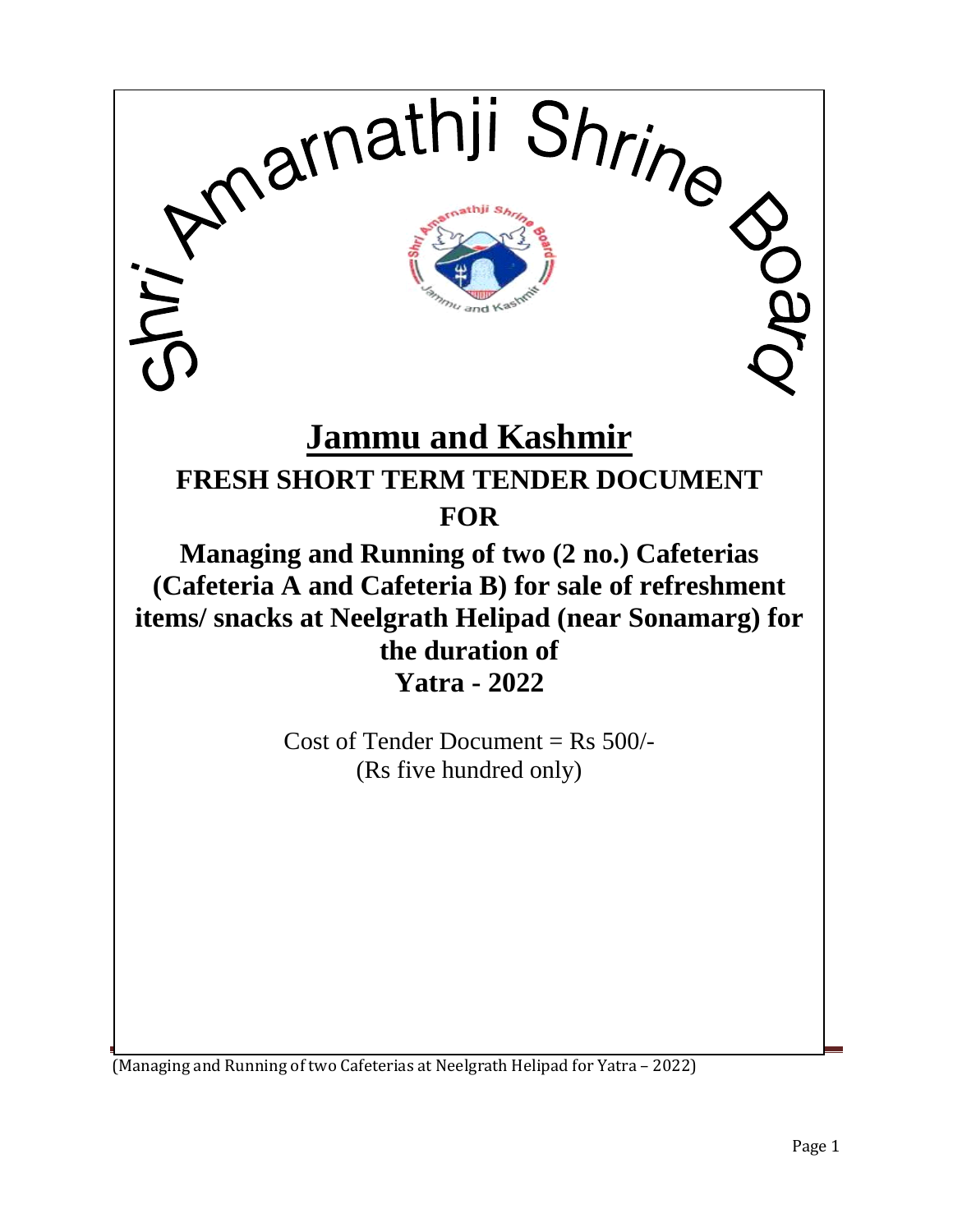# **FRESH SHORT TERM TENDER FOR MANAGING AND RUNNING OF TWO CAFETERIAS FOR SALE OF REFRESHMENT ITEMS/ SNACKS AT NEELGRATH HELIPAD (NEAR SONAMARG) (YATRA – 2022)**

# **DETAILED NOTICE INVITING TENDER (DNIT)**

(Reference to NIT No. SASB/DNIT/W/2022/1319/75 dated: 04.06.2022)

| S.<br>No.      | <b>CONTENT</b>                                                      | PAGE(S)   |
|----------------|---------------------------------------------------------------------|-----------|
| 1              | <b>Notice Inviting Tender</b>                                       | 3         |
| 2.             | Instruction to Bidders                                              | $4 - 6$   |
| 4.             | <b>Terms and Conditions of Contract</b>                             | $6 - 9$   |
| 5.             | Schedule-A(Format for background of the<br>Hotel/ restaurant owner) | $10 - 11$ |
| 6.             | Schedule-B (Bid Format)                                             | 12        |
| $\overline{7}$ | <b>Food Menu</b>                                                    | 13        |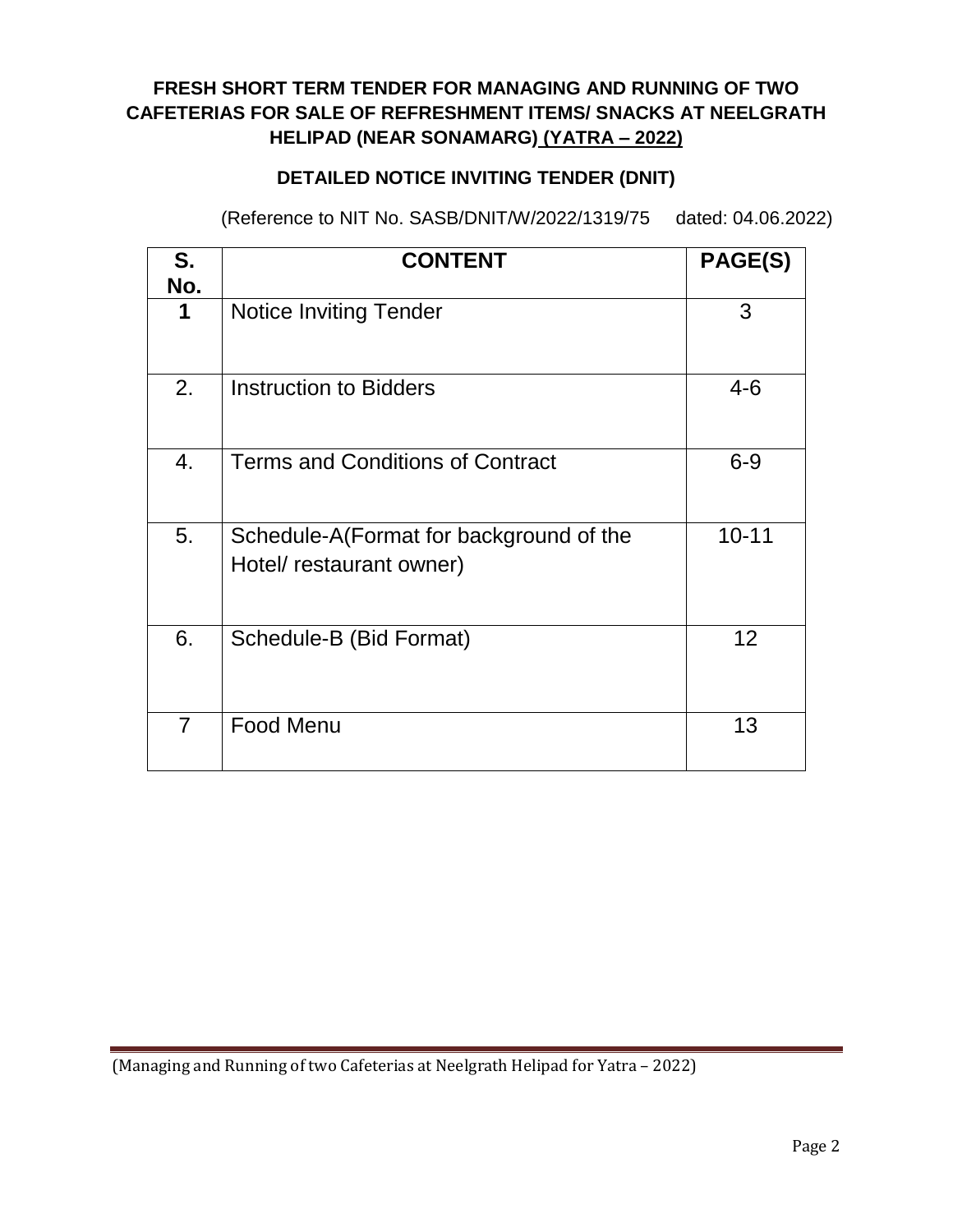

# **SHRI AMARNATHJI SHRINE BOARD**

**(Established under Act No. XVIII of 2000 passed by J&K Legislature Chaitanya Ashram, Talab Tillo, Jammu-180002 (Nov. – April)** Telephone nos. 0191- 2555662; Telefax: 0191-2503399 **2nd Floor, Block-III, Engineering Complex, Raj Bagh, Srinagar-190008 (May – Oct.)** Tele: 0191-2555662, Telefax: 0191-2503399

#### **FRESH SHORT TERM NOTICE INVITING TENDER**

Managing and Running of Two Cafeterias for Sale of Refreshment Items/ Snacks at Neelgrath Helipad (Near Sonamarg) during Shri Amarnathji Yatra – 2022.

1. For and on behalf of Chairman, Shri Amarnathji Shrine Board, sealed tenders in two bid format, are invited from registered Hotel and/ or Restaurant Owners/ or in similar field having a valid registration with J&K Government, Tourism Department for undertaking the following work at Neelgrath Helipad (near Sonamarg) during Shri Amarnathji **Yatra – 2022:** 2.

| S.<br>No. | Name of work                                                                                                                                                                                           | Cost<br>оf<br><b>Tender</b><br><b>Document</b> | <b>Money</b><br>Earnest<br>Deposit. |
|-----------|--------------------------------------------------------------------------------------------------------------------------------------------------------------------------------------------------------|------------------------------------------------|-------------------------------------|
| ٠         | Managing and running of two (2 nos.)<br>Cafeterias (Cafeteria A and Cafeteria B) for<br>sale of refreshment items/ snacks at  <br>Neelgrath Helipad (near Sonamarg) for the<br>duration of Yatra-2022. | Rs 500.00                                      | Rs.40,000.00                        |

- 1. Detailed NIT (DNIT) can be downloaded from SASB's website *[www.shriamarnathjishrine.com](http://www.shriamarnathjishrine.com/)* upto **08.06.2022** in which the cost of DNIT shall be payable through Demand Draft (non refundable) drawn in favour of CAO, Shri Amarnathji Shrine Board, payable at Srinagar.
- 2. The Tender, duly completed, along with Earnest Money Deposit in the form of CDR/ FDR amount pledged to CAO, Shri Amarnathji Shrine Board, must reach the office of CAO,SASB 2nd Floor, Block-III, Engineering Complex, Raj Bagh, Srinagar latest by or before on **09.06.2022 upto 1400 hours**. The bidders, in their own interest, are advised to deliver the bids personally in the office of CAO, Shri Amarnathji Shrine Board, 2nd Floor, Block-III, Engineering Complex, Raj Bagh, Srinagar. Alternatively, they may send the same through **speed post/ registered post**. The Board will not be responsible for any delay, wrong delivery or non-delivery of the bids due to any reason.
- 3. For further details about the Tender, please refer our DNIT.
- 4. All subsequent information/ Corrigendum/ Addendum/ Updates shall be uploaded on **SASB website only**, therefore, the bidders are requested to visit the website regularly for latest updates.

**Copy to the:** 1. CAO, SASB for information. **Sd/-** Samuel Communication of the Communication of the State State State of the State State of the State of the State of the State of the State of the State of the State of the State of the State of the State of the State **No: SASB/DNIT/W/2022/1319/75 Addl. Chief Executive Officer No: SASB/DNIT/W/2022/1319/75 Dated: 04 .06.2022 Shri Amarnathji Shrine Board** 

2. General Manager (Wrks) for information.

3. DGM (B) for information & necessary action.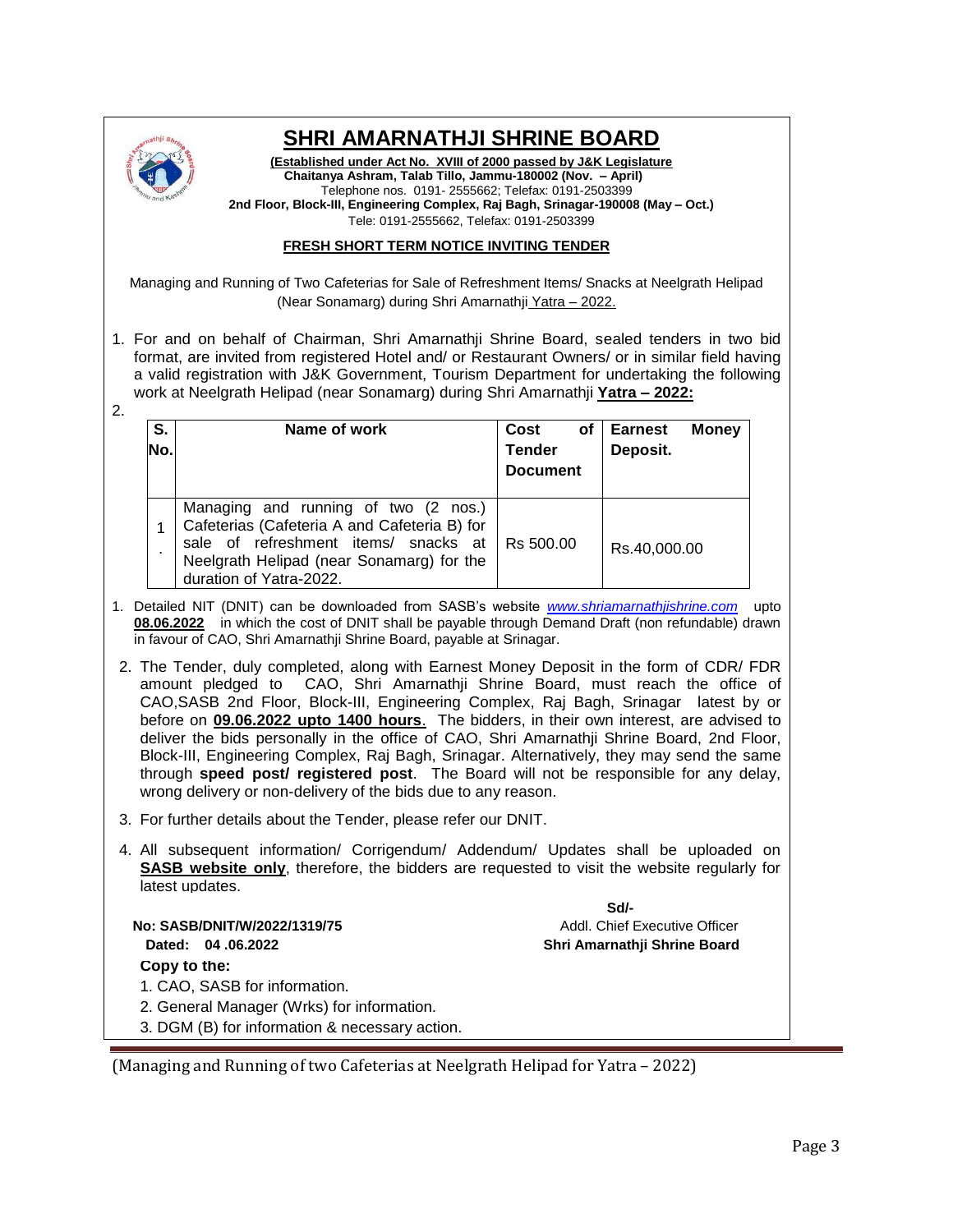### A. **Instructions to Bidders**

- 1. The Shrine Board shall provide to the successful bidder (hereinafter called Vendor), Cafeterias in the Departure Lounge of Helipad at Neelgrath, of the (size 14'.10"x10'.5") and (size 15'.10"x12') **one week before the commencement of Yatra 2022 i.e. on 23.06.2022.**
- 2. Detailed NIT (DNIT) can be downloaded from SASB's website *[www.shriamarnathjishrine.com](http://www.shriamarnathjishrine.com/)* upto **08.06.2022** in which the cost of DNIT shall be payable through Demand Draft (non refundable) drawn in favour of CAO, Shri Amarnathji Shrine Board, payable at Srinagar.
- 3. The bidder may quote for both the Cafeterias, but the bidder(s) quoting highest for each Cafeteria shall be considered successful. In case the bidder intends to quote for both the Cafeteria's, he shall enclose with his bid **CDR/ FDR of Rs 40,000/-**, as Earnest Money Deposit. The CDR/ FDR should be pledged to the CAO, Shri Amarnathji Shrine Board.
- 4. **Minimum Reserve Price** for the Royalty of both Cafeterias shall be **Rs 1.80 lakh** excluding of GST as applicable.
- 5. The Bidders are required to submit Tender in two separate Bids i.e.Technical and Financial, strictly as per format given in Schedule A and Schedule B of the DNIT. The two Bids should be submitted in two separately sealed envelopes super-scribed "Technical Bid for Managing and Running of two Cafeterias" at Neelgrath Helipad – Yatra 2022" containing schedule A and EMD in the shape of CDR/ FDR and "Financial Bid for Managing and Running of two Cafeterias" at Neelgrath Helipad - Yatra 2022" containing schedule B. Both the sealed envelopes should be put in a third envelop, sealed and super-scribed "Tender for Managing and Running of two Cafeterias" at Neelgrath Helipad – Yatra 2022" and should reach the office of the CAO, SASB latest by 1400 hours, on **09.06.2022**. The bids, as are not submitted as per format prescribed in Schedule A and B are liable to be rejected".
- 6. The bidder must be a registered Hotel and/ or Restaurant Owners/ or in similar field having a valid registration with J&K Government, Tourism Department.
- 7. In case the last date of receipt of Bid happens to be a holiday, the Bid shall be received on the next working day up to 1400 hours.

The bidder shall quote its offer of royalty separately for each Cafeteria, as a lump sum amount for the entire duration of **Yatra - 2022**. The royalty quoted in

<sup>(</sup>Managing and Running of two Cafeterias at Neelgrath Helipad for Yatra – 2022)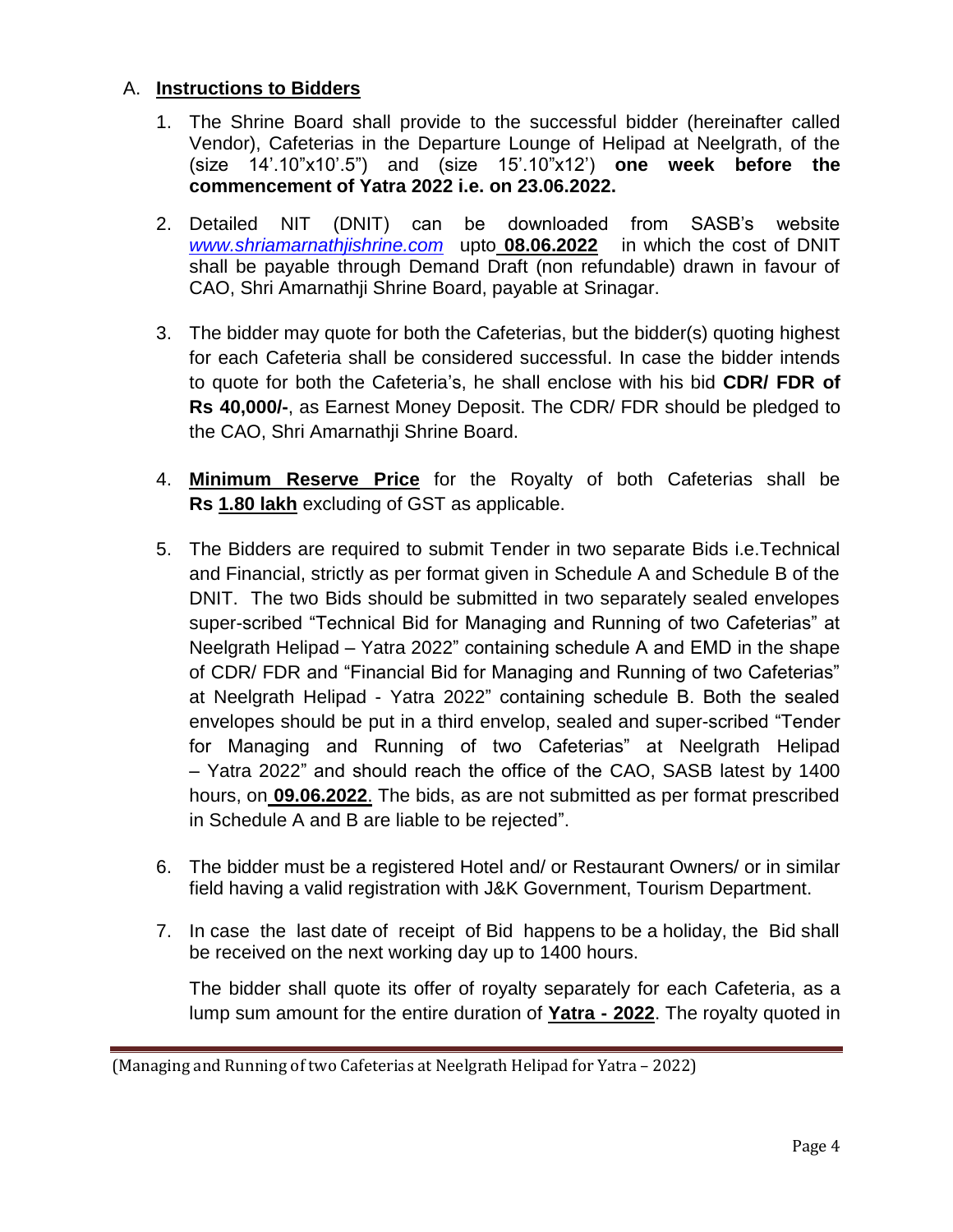words will be correct basis and not the rate shown in figures in case of discrepancy between them. Amounts shall be indicated in words as well as in figures. In case of any variation between amount in figures and words, amount quoted in words shall be taken as authentic.

- 8. All entries in the Technical/ Financial Bids should be legible and should be free from corrections/ erasures/ overwriting/ cuttings. Bids with corrections/ erasures/ overwriting/ cuttings shall be out rightly rejected.
- 9. The bidder is advised to its own interest, to visit the site of operation or have sufficient information about the site before submitting the bid.
- 10. Bids must be received at the address specified above not later than the date and time stipulated in the DNIT. Incomplete Bids, or bids without requisite Earnest Money and Tender Fee or Bids received by the Shrine Board after the last date stipulated for submission of Bids shall not be considered.
- 11. The Bids will be opened on **09.06.2022** at **1500 hours** in the Office chamber of CAO, Shri Amarnathji Shrine Board, 2nd Floor, Block-III, Engineering Complex, Raj Bagh, Srinagar, in presence of Bidders who may wish to be present on the occasion.
- 12. CEO/ Addl. CEO Shri Amarnathji Shrine Board will communicate the successful bidder about the acceptance of bid at the given address through such means as possible i.e. letter facsimile, e-mail, telephone etc. and prescribe the royalty which the successful bidder shall pay to Shri Amarnathji Shrine Board for undertaking the work of Managing and running of Cafeteria's at Neelgrath Helipad during the Shri Amarnathji Yatra - 2022.
- 13. Each paper of the bid document shall be complete in all respect and duly signed and stamped by an authorized representative of the bidder.
- 14. Canvassing in connection with bids in any form is strictly prohibited, and if resorted to, will render the Bidder disqualified and Earnest Money will be forfeited.
- 15. The Bid shall remain valid and open for acceptance for a period of **60 days** from the last date of receipt of Bid. The Earnest Money shall be forfeited if the Bidder withdraws his Bid during the period of Bid validity.
- 16. The Shrine Board may, at its discretion, extend the last date for submission of Bids in which case all rights and obligations of the Shrine Board and bidder will be the same.

<sup>(</sup>Managing and Running of two Cafeterias at Neelgrath Helipad for Yatra – 2022)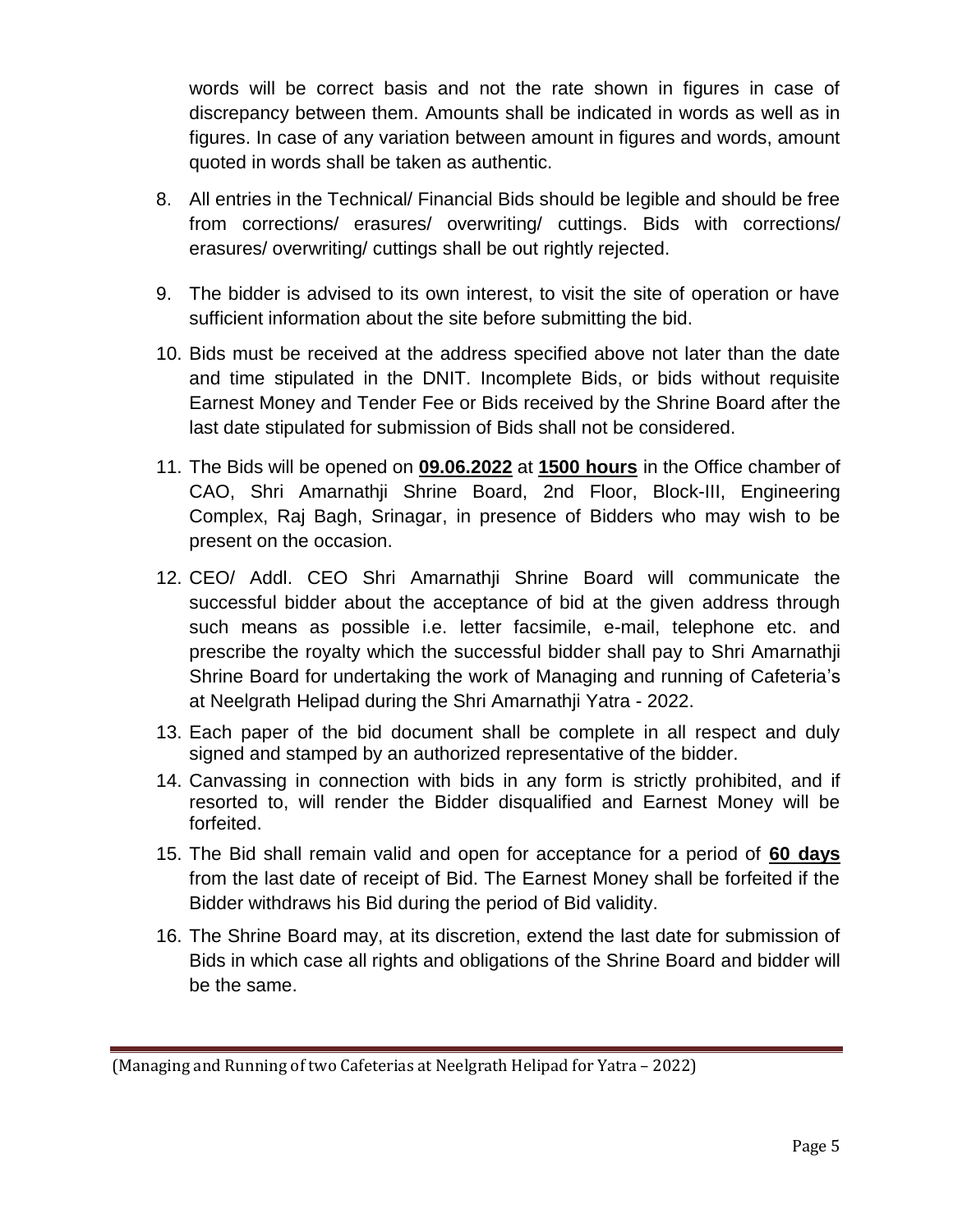- 17. The CEO/ Addl. CEO, SASB may award the Contract to the Bidder whose bid has been evaluated to be responsive and who is eligible and qualified to perform the Contract satisfactorily as per Terms and Conditions incorporated in the DNIT. The CEO/ Addl. CEO, SASB will send to such eligible bidder a letter (hereinafter referred to as the 'Letter of Intent') prescribing the royalty amount which the successful bidder has quoted during bidding.
- 18. The eligible Bidder shall then be required to deposit a prescribed royalty amount within five days of receipt of 'Letter of Intent'. In case the eligible Bidder fails to deposit royalty amount within the stipulated period, the 'Letter of Intent' is liable to be withdrawn and the EMD is liable to be forfeited & **debarred for tendering for next three years**, at the discretion of the CEO, SASB.
- 19. The eligible bidder after deposit of prescribed royalty amount will have to enter into an Agreement with the Shrine Board as per the Terms and Conditions mentioned in the DNIT or such other terms that may be prescribed, within a period of six days from the date of receipt of 'Letter of Intent'.
- 20. On the receipt of royalty amount and execution of Agreement with the SASB within the stipulated time, the Letter of Award (LoA) shall be issued in favour of the eligible bidder.
- 21. The Chief Executive Officer, Shri Amarnathji Shrine Board is not bound to accept the highest or any Bid and may at any time by notice in writing to the Bidders, terminate the Bidding process. Any enquiry after the submission of the Bid will not be entertained.

#### B. **Terms and Conditions of Contract:**

- 1. The Shrine Board shall provide to the allottee, a space for running of Cafeteria in the Departure Lounge of Helipad at Neelgrath, of the (size 14'.10"x10'.5") and (size 15'.10"x12') one week before the commencement of Yatra - 2022 (i.e. 23.06.2022).
- 2. (i) The allotee shall not sell anything else except tea/ coffee/ juice/ fruit/ milk and snack items like pastries/ bakery/ patties items/ packaged items like biscuits etc. He shall not use LPG in the Cafeteria(s) for any purpose whatsoever. He shall not cook any food or serve cooked food in the Cafeteria(s). He shall also not sell or cook any 'banned item', as prescribed in the Food Menu **(Annexed along with this DNIT or visit our website [www.shriamarnathjishrine.](http://www.shriamarnathjishrine/)com).** All packaged items/ drinks shall be sold at a price not exceeding the MRP printed by the manufacturer on the package.

(ii) All the food items/ packaged drinks/ all consumable food or beverage shall meet the requirements as per the Food Safety and Standards Act 2006.

<sup>(</sup>Managing and Running of two Cafeterias at Neelgrath Helipad for Yatra – 2022)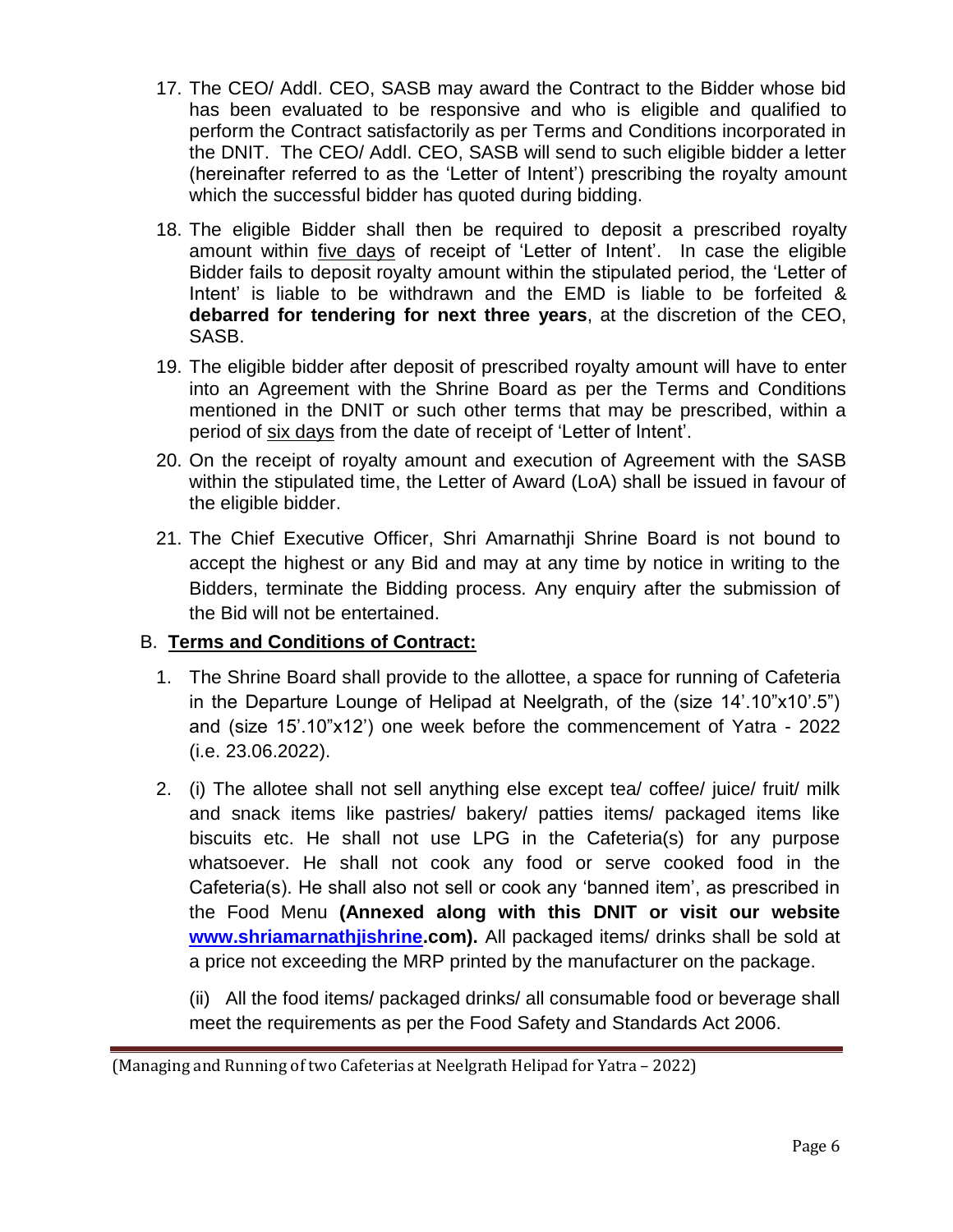- 3. The allotee shall **handover the Cafeteria(s) to the Shrine Board on the day following conclusion of Yatra - 2022 i.e. on 12.08.2022)**, against NOC obtain from the concerned Camp Director.
- 4. The Shrine Board shall not be responsible for loss of revenue to the agency in the event of suspension of Yatra - 2022 on any day(s) due to;
	- i. Inclement weather and/ or natural disaster.
	- ii Local disputes (manmade or otherwise).
	- iii Unforeseen circumstances or any other reason(s).
	- iv Less number of Yatris turning up for the Yatra.
- 5. The Vendor shall be solely responsible for any theft or damage to the articles lodged in the Cafeteria(s).
- 6. In case of imposition of any other Tax/ Levy/ Duty or Fee's including Local Tax, the same shall be solely born by the agency.
- 7. The allotee shall prominently display '**Rate List'** of all items for information of Yatris. The payments shall be received for consumable from the Canteen against proper receipt vouchers showing clearly GST etc. as applicable.
- 8. If at any stage during the operation period of the allotment it is found that wrong information was submitted by the allotee, during tendering process, the Letter of Award shall be withdrawn & security deposit forfeited at the sole discretion of Chief Executive Officer SASB.
- 9. The agency shall be solely responsible for **Workmen's Compensation Act**, 1923 for payment of **compensation to workmen** and their dependants in case of injury and accident (including certain occupational disease) arising out of and in the course of employment and resulting in disablement or death.
- 10. The arrangements for manpower, electricity and water shall be made by the vendor along with all other arrangements required for the Managing and running of Cafeteria(s).
- 11. The vendor shall always keep the Cafeteria neat and clean. He shall be responsible for removal of garbage created due to use of packing material like sachets etc from Departure Lounge Waiting Area in case of Cafeteria "A" and from Waiting Area near help Counter Cafeteria - "B", ensure its dumping at nearest dumping places identified for the purpose by the JE In-charge, SASB (Civil). Further, the vendor shall ensure to make the area plastic free.
- 12. The vendor shall also keep in the Cafeteria(s), prominently displayed Fire Extinguisher of sufficient capacity.
- 13. The vendor shall furnish to the Shri Amarnathji Shrine Board, a list of workers to be engaged by it for the Managing and Running of Cafeteria(s), along with

<sup>(</sup>Managing and Running of two Cafeterias at Neelgrath Helipad for Yatra – 2022)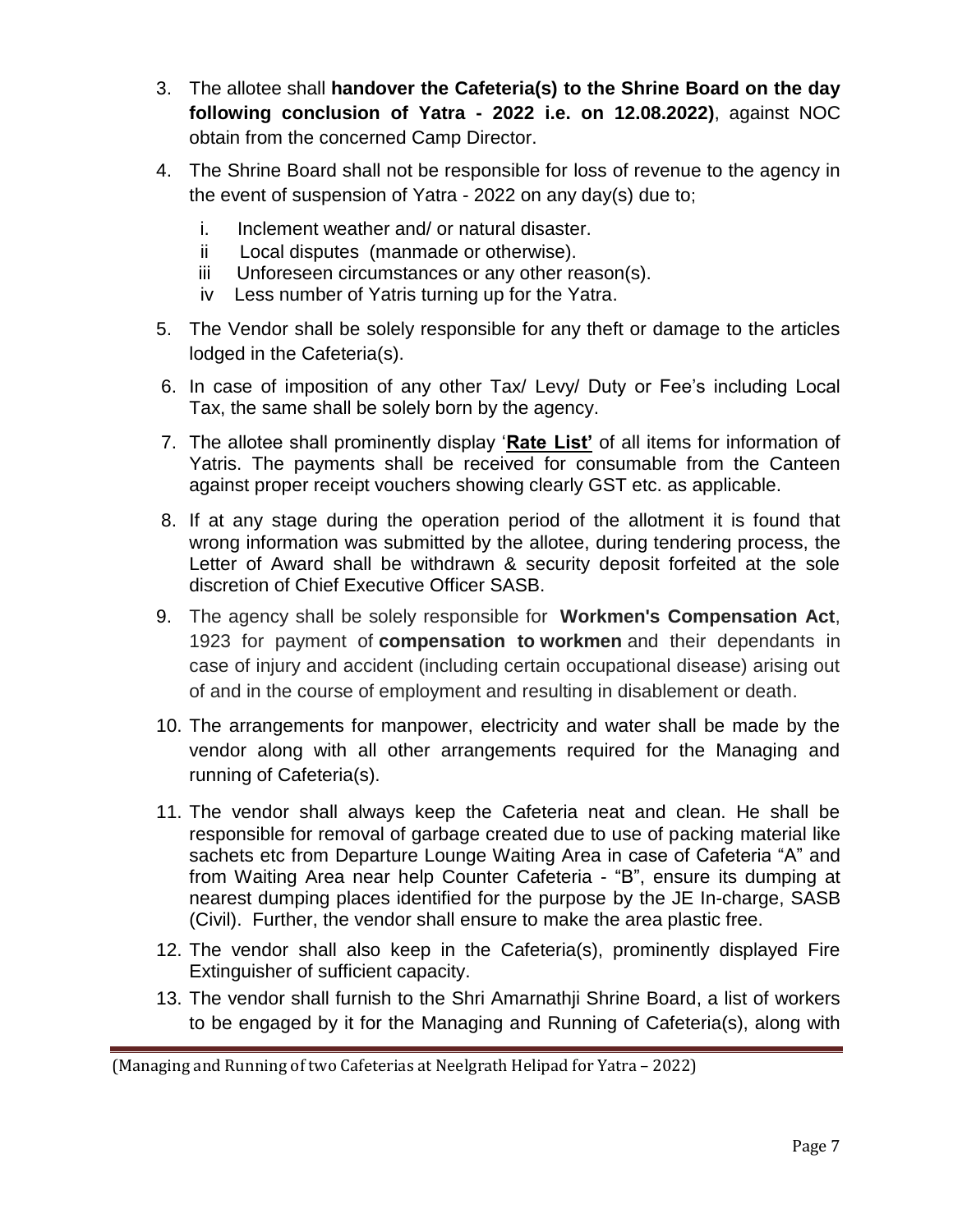the recent Police Verification Report, in each case, with regard to their character and antecedents.

- 14. During the course of Contract, if any of the vendor's personnel is found to be indulging in any malpractice, conduct inimical to the interest of the Yatra/ Shrine Board, breach of Terms and Conditions of the Agreement including any corrupt practice, fine upto Rs. 5,000 per such instance may be imposed by CEO, SASB who shall also have the option of terminating the Agreement and make such alternate arrangements as deemed just and proper for smooth running of Shri Amarnathji Yatra – 2022.
- 15. Any loss to any Yatri or any property of the Shri Amarnathji Shrine Board or the vendor itself, due to any accident, or any event including theft caused while Managing and Running of Cafeteria(s) will be the sole responsibility of the vendor who shall be solely and exclusively liable for such loss and the related consequences.
- 16. The vendor shall abide by all rules and regulations, as amended from time to time, notified by the Shrine Board and maintain the sanctity of Yatra and not indulge in any activity which is prejudicial to the sanctity of the Yatra. Staff of the vendor shall not indulge in smoking or consumption of liquor/ alcohol or consumption of any non vegetarian food articles. They shall maintain proper decorum and discipline and ensure proper conduct in speech and dress. They shall also refrain from any other activity which might hurt the sentiments of the Pilgrims.
- 17. In case of occurrence of Force Majeure conditions, the agency shall promptly inform CEO, SASB about occurrence of such conditions. On receipt of the agency's Report and after ascertaining as to whether Force Majeure conditions exists (such as a Government Order/ Regulation, war, an accident creating a disturbed condition, terrorist activity, court order, strikes/ riots, civil commotion, pandemic like COVID-19 etc.) CEO, SASB shall suspend the agency's license. SASB shall not be liable for any damage or liability of any kind arising out of Force Majeure conditions and/ or any other cause beyond the reasonable control of SASB.
- 18. The Earnest Money Deposit of the vendor will be released to the Firm on the conclusion of the Yatra 2022, after deducting the outstanding if any, recoverable from the Earnest Money. The Earnest Money will be subject to forfeiture in case of violation of any of the Terms and Conditions of the agreement besides further such actions as the Chief Executive Officer,

<sup>(</sup>Managing and Running of two Cafeterias at Neelgrath Helipad for Yatra – 2022)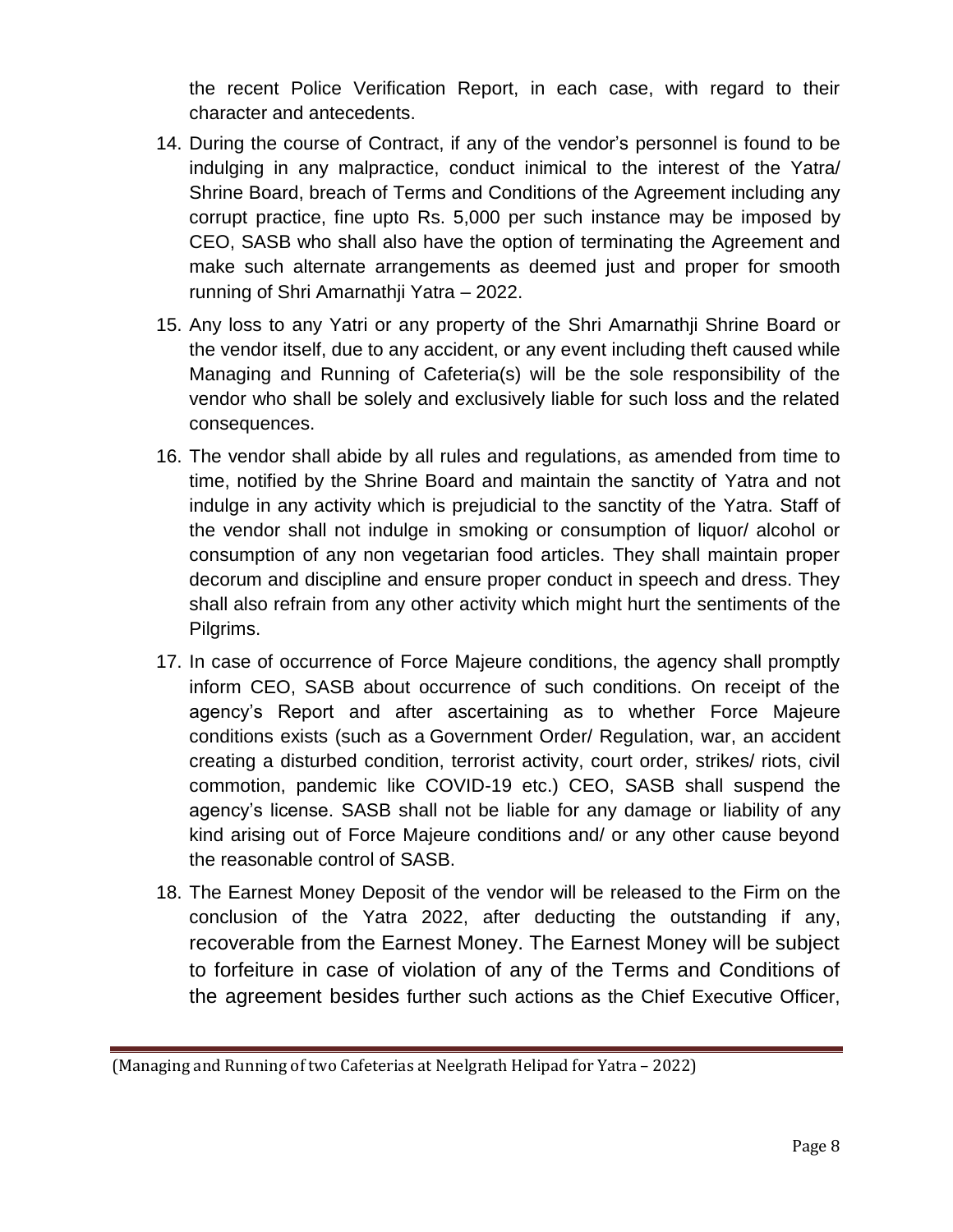Shri Amarnathji Shrine Board may consider necessary under the given circumstances.

- 19 The contract shall be extendible for Yatra period of 2023 subject to;
	- i. Good performance & conduct of the agency in Yatra-2022
	- ii. the agency shall have to apply for such extension within two months of culmination of Yatra - 2022
	- iii. Approval of Chief Executive Officer, SASB
	- iv. In such case of approval, earnest money of tender shall be retained till culmination of Yatra-2023.
	- v. Subject to approval, Letter of Intent shall be issued for depositing of royalty amount & drawl of agreement.
	- vi. After depositing of royalty amount as per previous LOA & drawl of agreement, Letter of Award shall be issued.
- 20. The Chief Executive Officer, Shri Amarnathji Shrine Board reserves the right to reject any or all the tenders without assigning any reason. Any enquiry after the submission of the Bid will not be entertained.
- 21. In the event of any doubt, dispute or difference of opinion in regard to terms & conditions of the agreement, the concerned parties shall endeavor to settle the same amicably with the SASB through any officer nominated in this behalf. In case, any such doubt, dispute or difference of opinion remains unresolved, the matter shall be referred to the Hon'ble Lieutenant Governor, J&K (Chairman of SASB), who shall be competent to refer the same to any retired Hon'ble Judge of the High Court of Jammu Kashmir & Ladakh for its resolution. The decision so rendered or award, if any, passed shall govern the rights, duties & obligations of the concerned parties and shall be final. No such disputes shall be referred during the currency of the Yatra.
- 22. All questions relating to the arbitration shall be determined in accordance with provisions of the Arbitration and Conciliation Act, 1996 and the amendments thereto and any re-enactment or modification thereof and the rules framed there under.

 Sd/- Addl. Chief Executive Officer  **Shri Amarnathji Shrine Board**

<sup>(</sup>Managing and Running of two Cafeterias at Neelgrath Helipad for Yatra – 2022)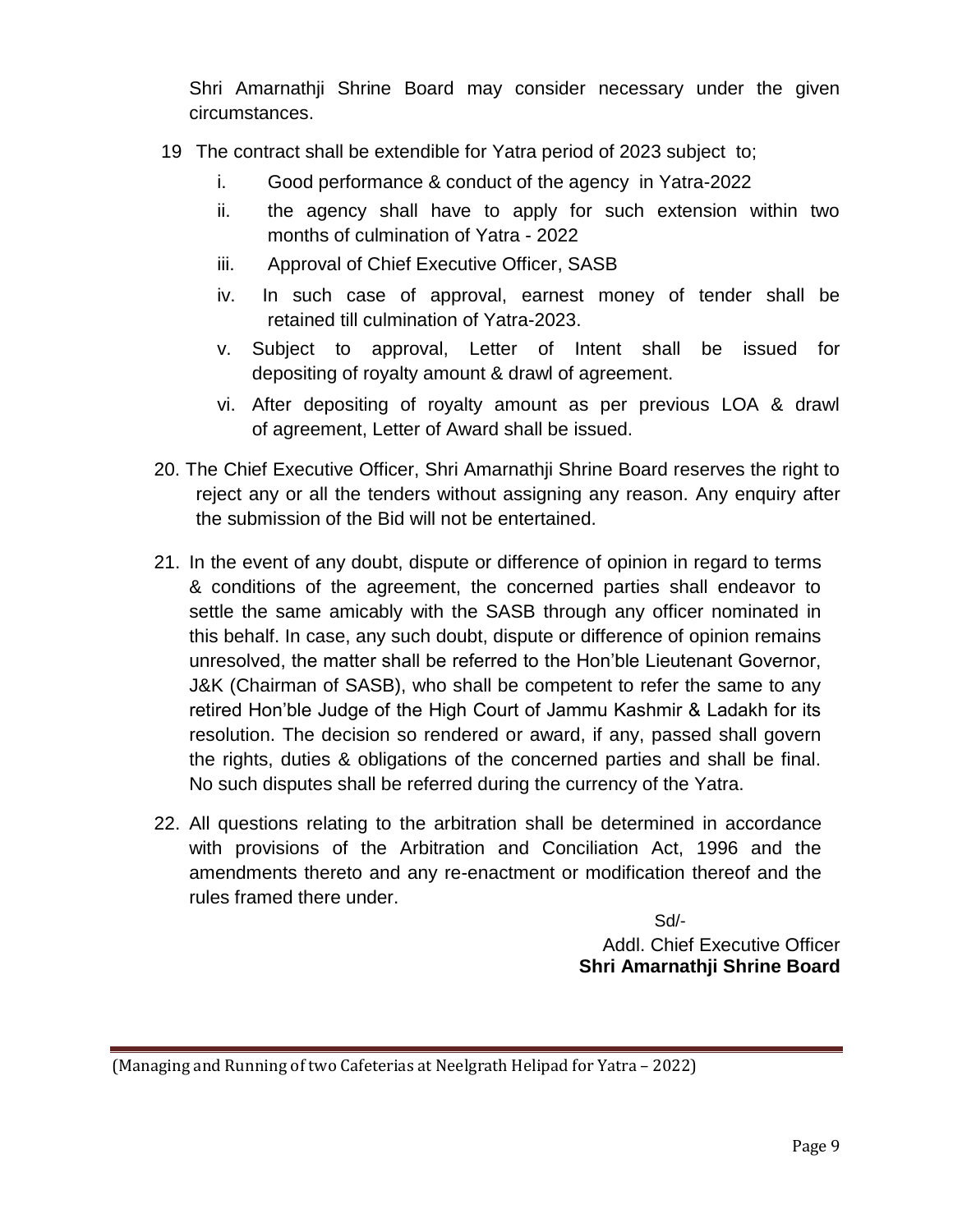#### **C. SCHEDULE- A**

## **FORMAT FOR BACKGROUND OF THE HOTEL/ RESTAURANT OWNER (Shri Amarnathji Yatra - 2022**

The Bidder is advised to give necessary information required against all the fields.

| 1.                                                                                                                           | Name of the owner of the agency:                                                                                                                                                        |  |  |  |
|------------------------------------------------------------------------------------------------------------------------------|-----------------------------------------------------------------------------------------------------------------------------------------------------------------------------------------|--|--|--|
|                                                                                                                              | Registration No.:<br>(Proof of ownership/ Registration Certificate)                                                                                                                     |  |  |  |
| Name:<br><u> 1989 - Johann John Stoff, deutscher Stoffen und der Stoffen und der Stoffen und der Stoffen und der Stoffen</u> |                                                                                                                                                                                         |  |  |  |
|                                                                                                                              | Address:<br><u> 1989 - Johann Stoff, deutscher Stoff, der Stoff, der Stoff, der Stoff, der Stoff, der Stoff, der Stoff, der S</u>                                                       |  |  |  |
|                                                                                                                              | E-mail:<br><u> 1980 - Johann Johann Stoff, deutscher Stoffen und der Stoffen und der Stoffen und der Stoffen und der Stoffen</u>                                                        |  |  |  |
|                                                                                                                              |                                                                                                                                                                                         |  |  |  |
| 2.                                                                                                                           | Is your agency holding<br>Valid registration:<br>(please attach copy)                                                                                                                   |  |  |  |
| 3.                                                                                                                           | ISO 9001-2000 certification or any<br>other accredited certification duly supported                                                                                                     |  |  |  |
| 4.                                                                                                                           | GSTIN. (Please attach a copy of registration)_________<br>(along with latest clearance certificate/ Acknowledgement receipt of GST return Copy "Form -<br>GSTR3B" Ending February-2021) |  |  |  |
| 5.                                                                                                                           | Annual turnover relating to hotel/restaurant<br>for the last three years as per latest audited balance                                                                                  |  |  |  |
| 6.                                                                                                                           | Details of Earnest Money Deposit:                                                                                                                                                       |  |  |  |
| 7.                                                                                                                           | Details of payment of cost of DNIT<br><u> 1980 - Jan James James Barnett, fransk politik (d. 1980)</u>                                                                                  |  |  |  |
| 8.<br>9.                                                                                                                     | Total staff strength:<br>(i) Supervisors:<br>(ii) Helpers:<br>List of safety/ fire extinguisher                                                                                         |  |  |  |
| 10.                                                                                                                          | Equipments etc. to be provided:<br><b>Whether Terms &amp; Conditions</b>                                                                                                                |  |  |  |
|                                                                                                                              | as per "General Terms and Conditions<br>for Managing and Running of Cafeteria at Neelgrath"<br>are fully acceptable.                                                                    |  |  |  |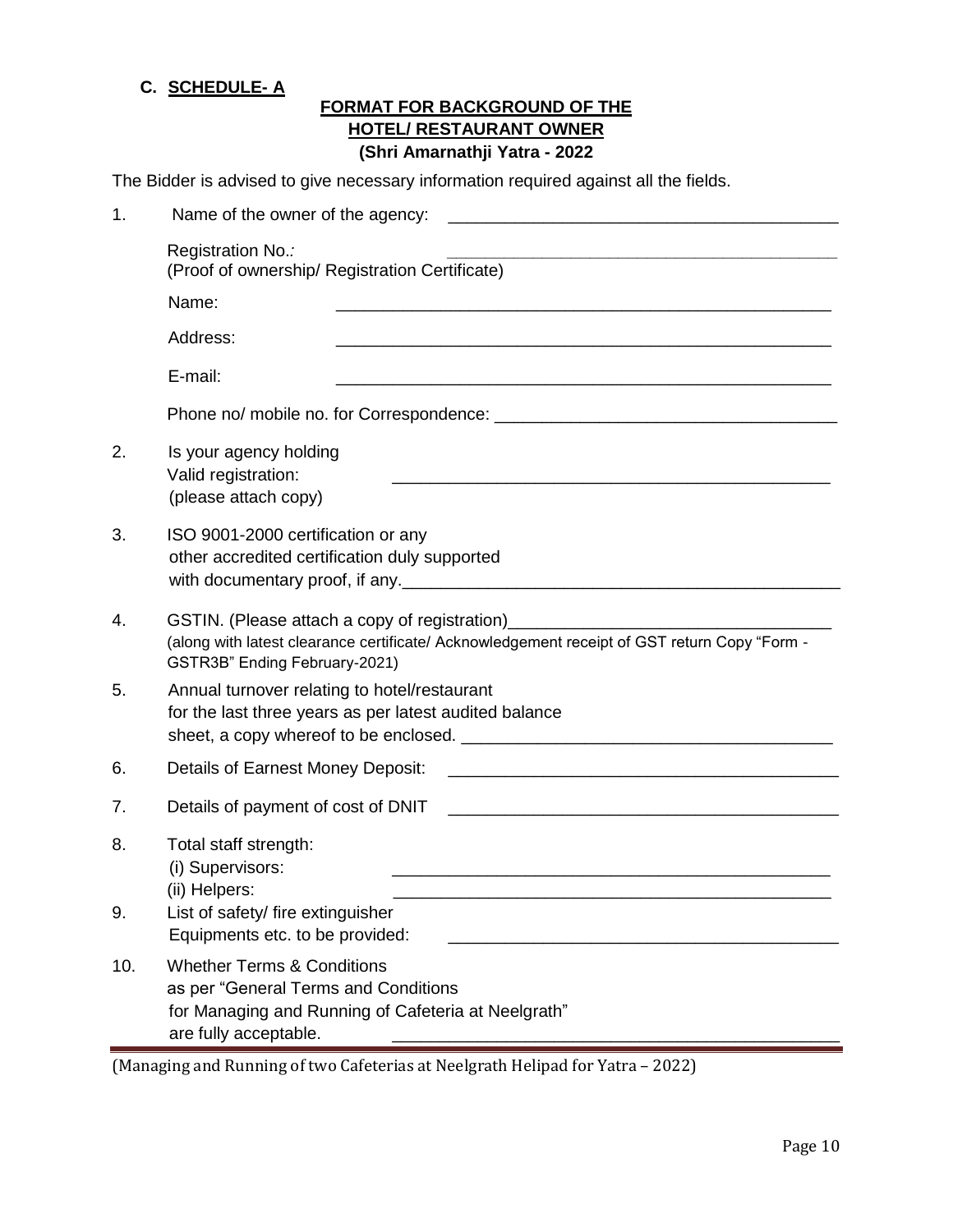11. Confirmation that Bidder is willing to abide by the terms laid down in the DNIT. DNIT. \_\_\_\_\_\_\_\_\_\_\_\_\_\_\_\_\_\_\_\_\_\_\_\_\_\_\_\_\_\_\_\_\_\_\_

| (Authorized Signatory) |
|------------------------|
|                        |